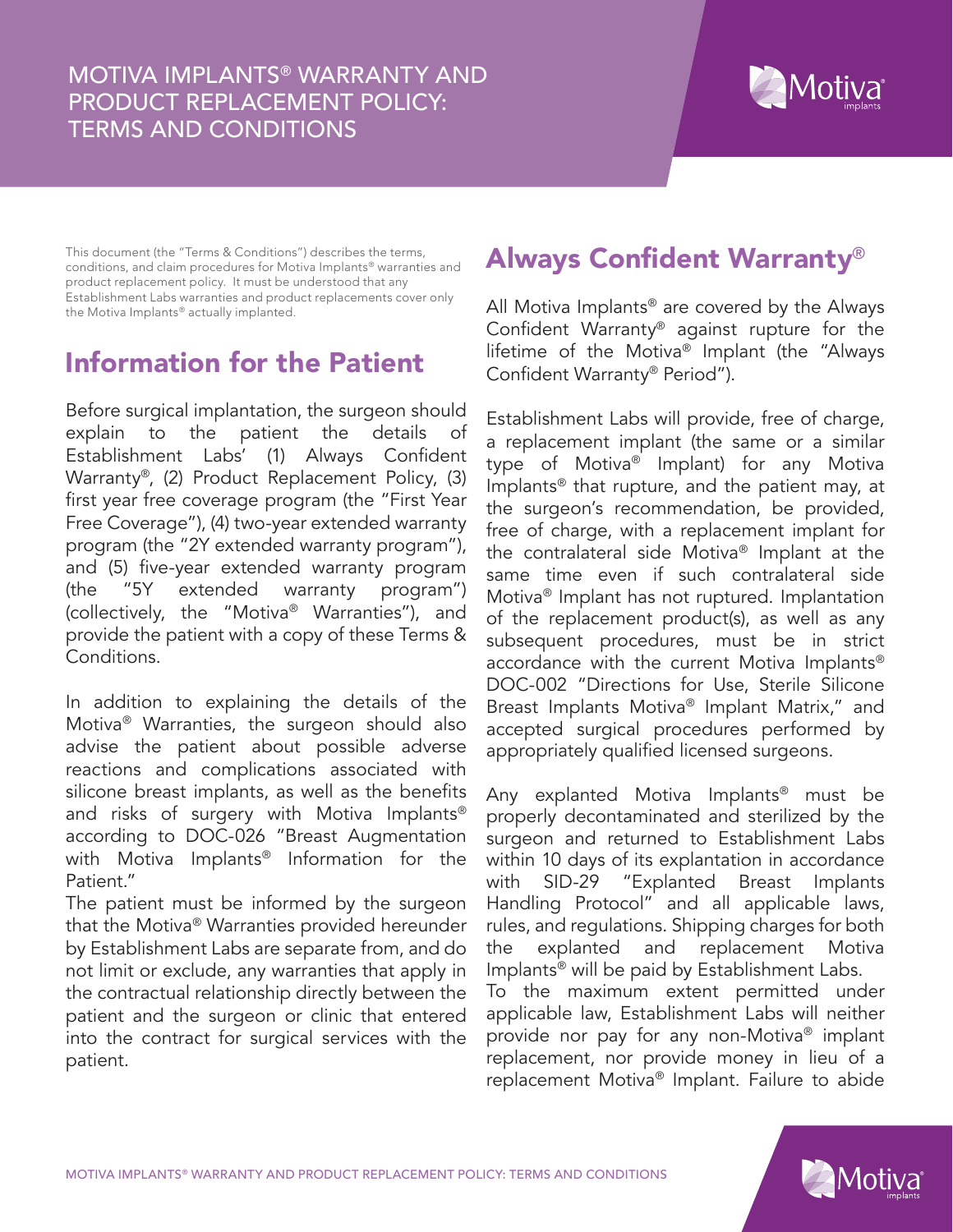by any of these requirements will void any claim(s) under the Always Confident Warranty®. If the patient has enrolled in and purchased (as applicable) an Extended Warranty Program, the terms of such Extended Warranty Program will supersede the Always Confident Warranty® and apply during the applicable coverage period. The terms of this Always Confident Warranty® will resume for the remainder of the Always Confident Warranty® Period after such Extended Warranty Program coverage period ends if no rupture or capsular contracture with Baker grades III or IV occurs to trigger coverage under such Extended Warranty Program.

Subject to the foregoing, if any event that triggers the use of the Always Confident Warranty® occurs during the Always Confident Warranty® Period (an "Always Confident Warranty® event"), then the Always Confident Warranty® will be applied to the affected Motiva Implants® and such Motiva® Warranties may only be applied once for a given pair of Motiva Implants®. For clarity, any applicable Motiva® Warranties covering a patient's Motiva Implants® can be applied to only one Always Confident Warranty® event, and all Motiva® Warranties applicable to such Motiva Implants® will be voided for both Motiva Implants® at the time of replacement, even if only one of such Motiva Implants® is replaced at that time. Any replacement Motiva Implants® will have their own separate Always Confident Warranty® and Product Replacement Policy, and such replacement Motiva Implants® will also be eligible for coverage under the Extended Warranties (as applicable and as purchased).

## Product Replacement Policy

All Motiva Implants® are covered by our Product Replacement Policy in the event of capsular contracture with Baker grades III or IV, for a period of 10 years after the surgical implantation of the affected Motiva Implants® (the "Product Replacement Policy Period").

Establishment Labs will provide, free of charge,

the same or a similar type of Motiva® Implant as replacement implant for the affected Motiva® Implant, and the patient may, at the surgeon's recommendation, be provided, free of charge, with a replacement implant for the contralateral side Motiva® Implant at the same time even if the contralateral side Motiva® Implant did not experience capsular contracture with Baker grades III or IV. Implantation of the replacement product, as well as any subsequent procedures, must be in strict accordance with the current Motiva Implants® DOC-002 "Directions for Use, Sterile Silicone Breast Implants Motiva® Implant Matrix," and accepted surgical procedures performed by appropriately qualified licensed surgeons.

Shipping charges for the replacement Motiva Implants® will be paid by Establishment Labs. To the maximum extent permitted under applicable law, Establishment Labs will neither provide nor pay for any non-Motiva® implant replacement, nor provide money in lieu of a replacement Motiva® implant. Failure to abide by these requirements will invalidate any claim under the Product Replacement Policy. If the patient has enrolled in and purchased (as applicable) an Extended Warranty Program, the terms of such Extended Warranty Program will supersede the Product Replacement Policy and apply during the applicable coverage period. The terms of this Product Replacement Policy will resume for the remainder of the Product Replacement Policy Period after such Extended Warranty Program coverage period ends if no rupture or capsular contracture with Baker grades III or IV occurs to trigger coverage under such Extended Warranty Program.

Subject to the foregoing, if any event that triggers the use of the Product Replacement Policy occurs during the Product Replacement Policy Period ("Product Replacement Policy Event"), the Product Replacement Policy and any applicable Extended Warranties (as defined below) will be applied to the affected Motiva Implants® and such Motiva® Warranties may



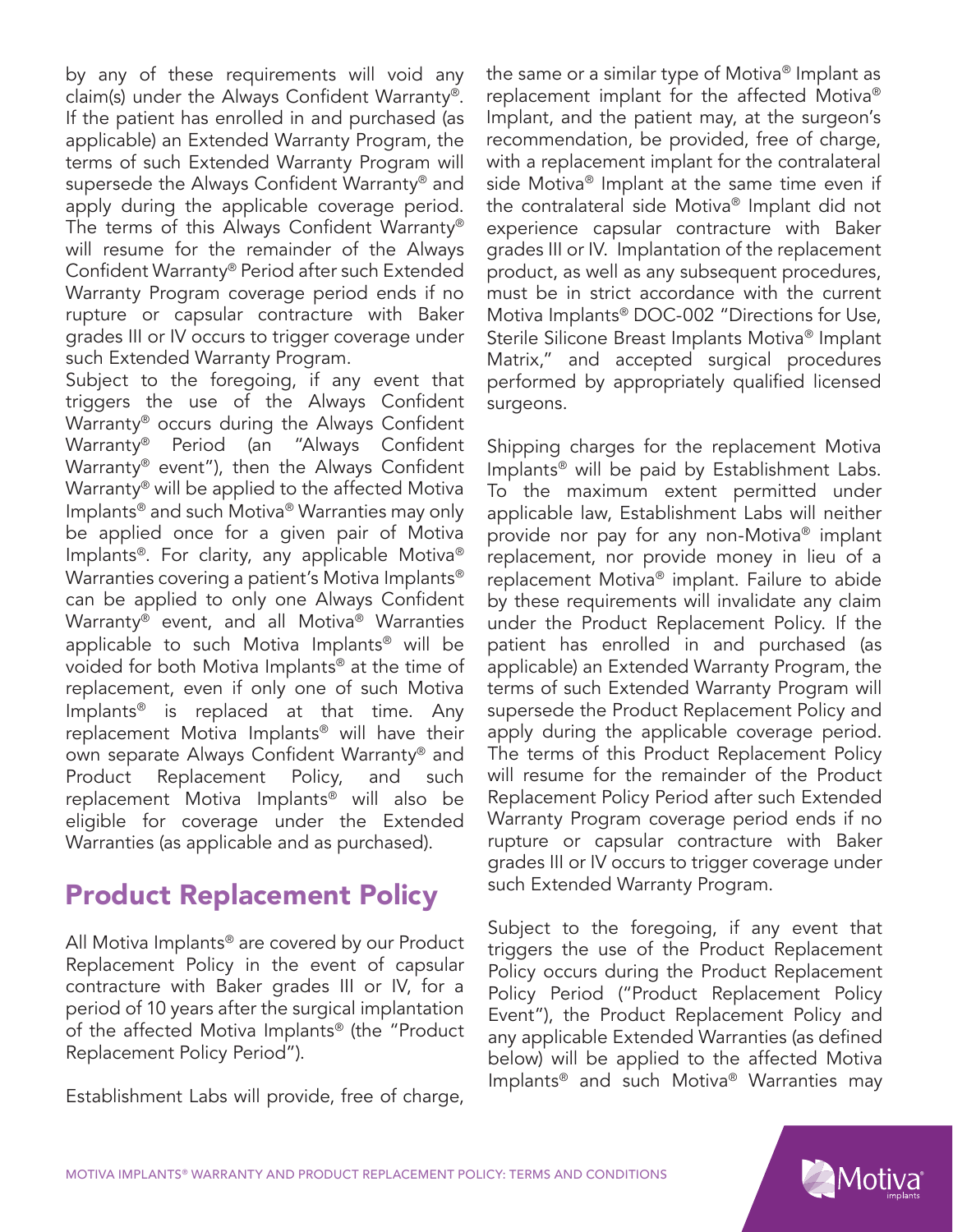only be applied once for a given pair of Motiva Implants®. For clarity, any applicable Motiva® Warranties covering a patient's Motiva Implants® can be applied to only one Product Replacement Policy Event, and all Motiva® Warranties applicable to such Motiva Implants® will be voided for both Motiva Implants<sup>®</sup> at the time of replacement, even if only one of such Motiva Implants® is replaced at that time. Any replacement Motiva Implants® will have their own separate Always Confident Warranty® and Product Replacement Policy, and such replacement Motiva Implants® will also be eligible for coverage under the Extended Warranties (as applicable and as purchased).

### Extended Warranty Programs

In addition to the Always Confident Warranty® and Product Replacement Policy described above, Establishment Labs offers the First Year Free Coverage, 2Y Extended Warranty Program, and the 5Y Extended Warranty Program (each an "Extended Warranty Program" and collectively the "Extended Warranty Programs") for its Motiva Implants®. The First Year Free Coverage is a free one-year program for all Motiva Implants<sup>®</sup> with Q Inside<sup>®</sup> Safety Technology, and the other Extended Warranty Programs may be purchased for an additional fee. To enroll in one of the Extended Warranty Programs requiring payment, the applicable fee must be paid by the patient within the first 90 days following the surgical implantation of the Motiva Implants® as specified below.

#### *a. First Year Free Coverage*

First Year Free Coverage is an additional program that only applies to Motiva Implants® with Q Inside<sup>®</sup> Safety Technology and is free of charge. To enroll, the applicable Motiva Implants® with Q Inside® must be registered by the patient on the Motiva® website or through the Motiva Imagine® app within the first 90 days after the date of surgical implantation of the applicable Motiva Implants®. Coverage will then

be in effect for 12 months from the date of the surgical implantation of such Motiva Implants® (the "First Year Free Coverage Period"). If a patient enrolls in First Year Free Coverage, this coverage is provided instead of the Always Confident Warranty® and Product Replacement Policy during the First Year Free Coverage Period.

First Year Free Coverage provides enrolled patients with replacement implants and up to \$2,500 USD of financial assistance for a First Year Coverage Event (as defined below). Although this First Year Free Coverage supersedes the other warranty programs, the replacement of the affected Motiva Implants® under this Extended Warranty Program (1) due to rupture will be subject to the same terms and conditions as replacement under the Always Confident Program, and (2) due to capsular contracture with Baker grades III or IV will be subject to the same terms and conditions as replacement under the Product Replacement Policy. The financial assistance can be applied to the actual incurred and documented costs of the replacement surgery when the patient and surgeon have fully complied with the First Year Free Coverage terms, conditions, and claim procedures in these Terms & Conditions.

If a rupture or capsular contracture with Baker grades III or IV occurs during the First Year Free Coverage Period (a "First Year Coverage Event"), then the First Year Free Coverage will be applied to the affected Motiva Implants®. Furthermore, all applicable Motiva® Warranties will automatically void after a First Year Coverage Event and may only be applied once for a given pair of Motiva Implants®. For clarity, any applicable Motiva® Warranties covering a patient's Motiva Implants® can be applied to only one First Year Coverage Event, and all Motiva® Warranties applicable to such Motiva Implants® will be voided for both Motiva Implants® at the time of replacement, even if only one of such Motiva Implants® is replaced at that time and/or the full \$2,500 cannot be

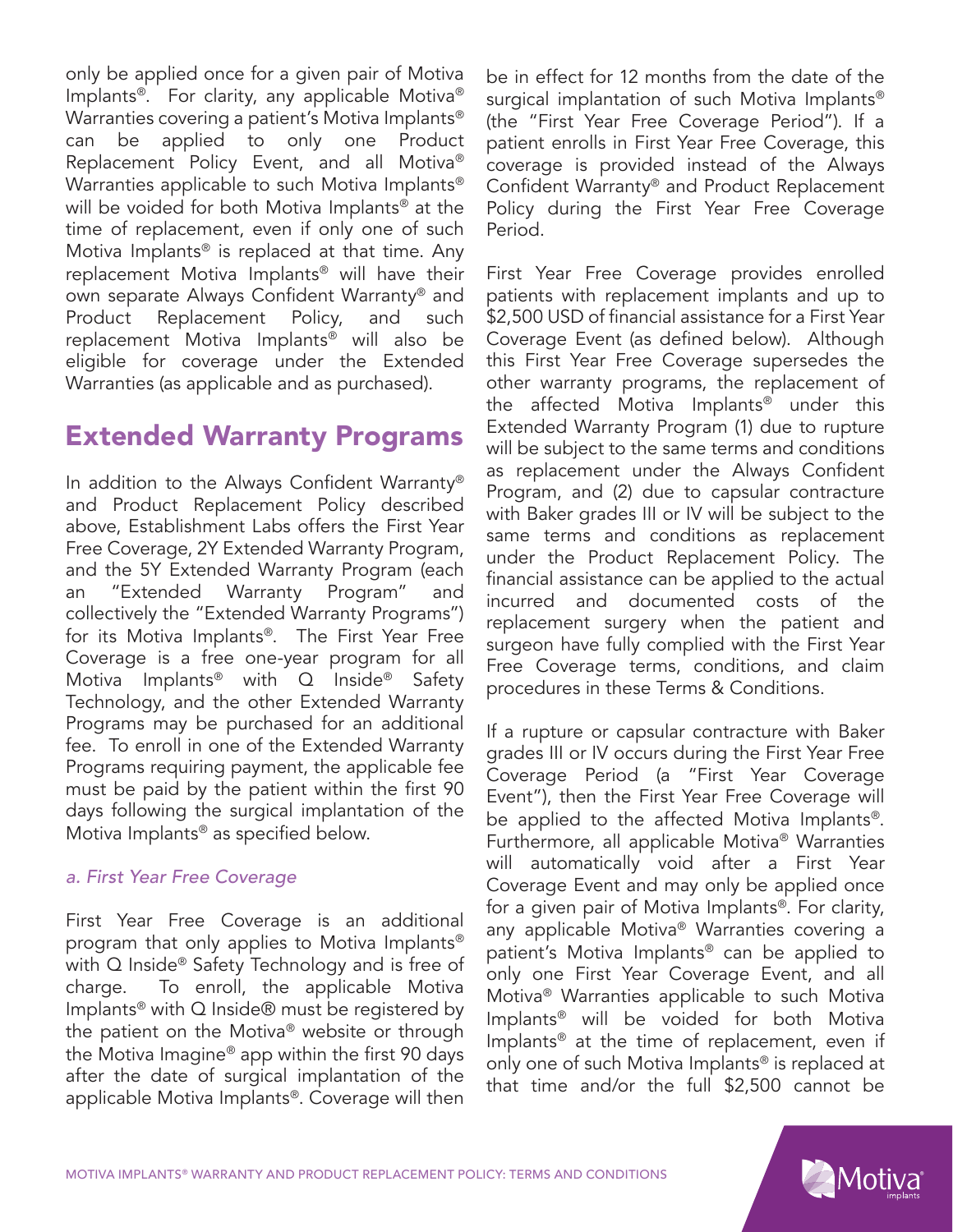claimed. For further clarity, this will also void both the Always Confident Warranty and Product Replacement Policy for such Motiva Implants®. Any replacement Motiva Implants® will have their own separate Always Confident Warranty and Product Replacement Policy, and such replacement Motiva Implants® will be eligible for coverage under the Extended Warranties (as applicable and as purchased). If there is no First Year Coverage Event, then the First Year Free Coverage will void at the end of the First Year Coverage Period and the Always Confident Warranty and Product Replacement Policy will be reinstated for such Motiva Implants® for the remainder of the Always Confident Warranty Period and Product Replacement Policy Period, as applicable.

*b.*

# Motiva Program Extended Warranty Program

The 2Y Extended Warranty Program is an additional program that only applies to Motiva Implants® without Q Inside®. The 2Y Extended Warranty Program may be purchased for \$100 USD. To enroll, the patient must, within the first 90 days after the surgical implantation of the applicable Motiva Implants®, both (1) register the implanted Motiva Implants® without Q Inside® on the Motiva® website or through the Motiva Imagine® app and (2) pay a non-refundable fee of \$100 USD. The 2Y Extended Warranty Program will then be in effect for 24 months from the date of the surgical implantation of such Motiva Implants® (the "2Y Extended Warranty Coverage Period"). If a patient enrolls in the 2Y Extend Warranty Program, this coverage supersedes the Always Confident Warranty and Product Replacement Policy during the 2Y Extended Warranty Coverage Period.

The 2Y Extended Warranty Program provides

enrolled patients with replacement Motiva Implants® and up to \$1,000 USD of financial assistance for a 2Y Coverage Event (as defined below). Although this 2Y Extended Warranty Program supersedes the other warranty programs, the replacement of the implants under this Extended Warranty Program (1) due to rupture will be subject to the same terms and conditions as replacement under the Always Confident Program, and (2) due to capsular contracture with Baker grades III or IV will be subject to the same terms and conditions as replacement under the Product Replacement Policy. The financial assistance can be applied to the actual incurred and documented costs of the replacement surgery when the patient and surgeon have fully complied with 2Y Extended Warranty Program terms, conditions, and claim procedures in these Terms & Conditions.

If a rupture or capsular contracture with Baker grades III or IV occurs during the 2Y Extended Warranty Coverage Period (a "2Y Coverage Event"), then the Always Confident Warranty and/or the Product Replacement Policy, as applicable, and the 2Y Extended Warranty Program will be applied to the affected Motiva Implants®. Furthermore, all applicable Motiva® Warranties will automatically void after a 2Y Coverage Event and may only be applied once for a given pair of Motiva Implants®. For clarity, any applicable Motiva® Warranties covering a patient's Motiva Implants® can be applied to only one 2Y Coverage Event, and all Motiva® Warranties applicable to such Motiva Implants® will be voided for both Motiva Implants<sup>®</sup> at the time of replacement, even if only one of such Motiva Implants® is replaced at that time and/or the full \$1,000 cannot be claimed. For further clarity, this will also void both the Always Confident Warranty and Product Replacement Policy for such Motiva Implants®. Any replacement Motiva Implants® will have their own Always Confident Warranty and Product Replacement Policy, and such replacement Motiva Implants® will be eligible for coverage under the Extended Warranties (as applicable and as purchased). If there is no 2Y Coverage Event, then the 2Y Extended Warranty Program

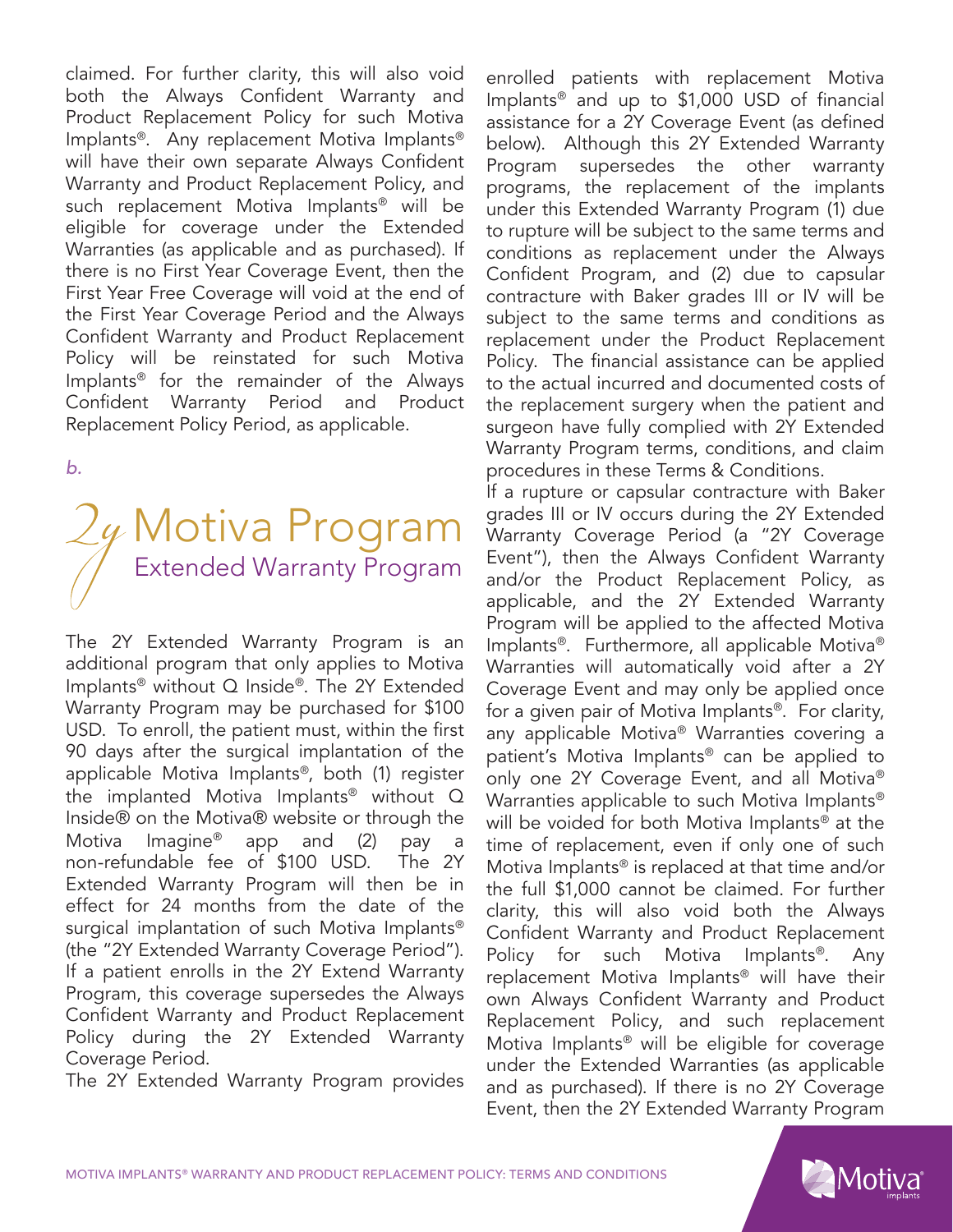will void at the end of the 2Y Extended Warranty Coverage Period and the Always Confident Warranty and Product Replacement Policy will be reinstated for such Motiva Implants® for the remainder of the Always Confident Warranty Period and Product Replacement Policy Period, as applicable.

*c.* 



The 5Y Extended Warranty Program is an additional program that only applies to Motiva Implants® with Q Inside®. The 5Y Extended Warranty Program may be purchased for \$200 USD. To enroll, the patient must, within the first 90 days after the surgical implantation of the applicable Motiva Implants®, both (1) register the applicable Motiva Implants with  $Q$  Inside<sup>®</sup> on the Motiva® website or through the Motiva Imagine® app, and (2) pay a non-refundable fee of \$200 USD. The 5Y Extended Warranty Program will then be in effect for 60 months from the date of the surgical implantation of such Motiva Implants® (the "5Y Extended Warranty Coverage Period"). If a patient enrolls in the 5Y Extend Warranty Program, this coverage supersedes the Always Confident Warranty and Product Replacement Policy during the 5Y Extended Warranty Coverage Period.

The 5Y Extended Warranty Program provides enrolled patients with replacement implants and up to \$2,500 USD of financial assistance for a 5Y Coverage Event (as defined below). Although this 5Y Extended Warranty Program supersedes the other warranty programs, the replacement of the implants under this Extended Warranty Program (1) due to rupture will be subject to the same terms and conditions as replacement under the Always Confident Program, and (2) due to capsular contracture with Baker grades III

or IV will be subject to the same terms and conditions as replacement under the Product Replacement Policy. The financial assistance can be applied to the actual incurred and documented costs of the replacement surgery when the patient and surgeon have fully complied with the 5Y Extended Warranty Program terms, conditions, and claim procedures in these Terms & Conditions.

[If a rupture or capsular contracture with Baker grades III or IV occurs during the 5Y Extended Warranty Coverage Period (a "5Y Coverage Event"), then the Always Confident Warranty and/or the Product Replacement Policy, as applicable, and the 5Y Extended Warranty Program will be applied to the affected Motiva Implants®. Furthermore, all applicable Motiva® Warranties will automatically void after a 5Y Coverage Event and may only be applied once for a given pair of Motiva Implants®. For clarity, any applicable Motiva® Warranties covering a patient's Motiva Implants® can be applied to only one 5Y Coverage Event, and all Motiva® Warranties applicable to such Motiva Implants® will be voided for both Motiva Implants<sup>®</sup> at the time of replacement, even if only one of such Motiva Implants® is replaced at that time and/or the full \$2,500 cannot be claimed. For further clarity, this will also void both the Always Confident Warranty and Product Replacement Policy for such Motiva Implants®. Any replacement Motiva Implants® will have their own Always Confident Warranty and Product Replacement Policy, and such replacement Motiva Implants® will be eligible for coverage under the Extended Warranties (as applicable and as purchased). ). If there is no 5Y Coverage Event, then the 5Y Extended Warranty Program will void at the end of the 5Y Extended Warranty Coverage Period and the Always Confident Warranty and Product Replacement Policy will be reinstated for such Motiva Implants® for the remainder of the Always Confident Warranty Period and Product Replacement Policy Period, as applicable.

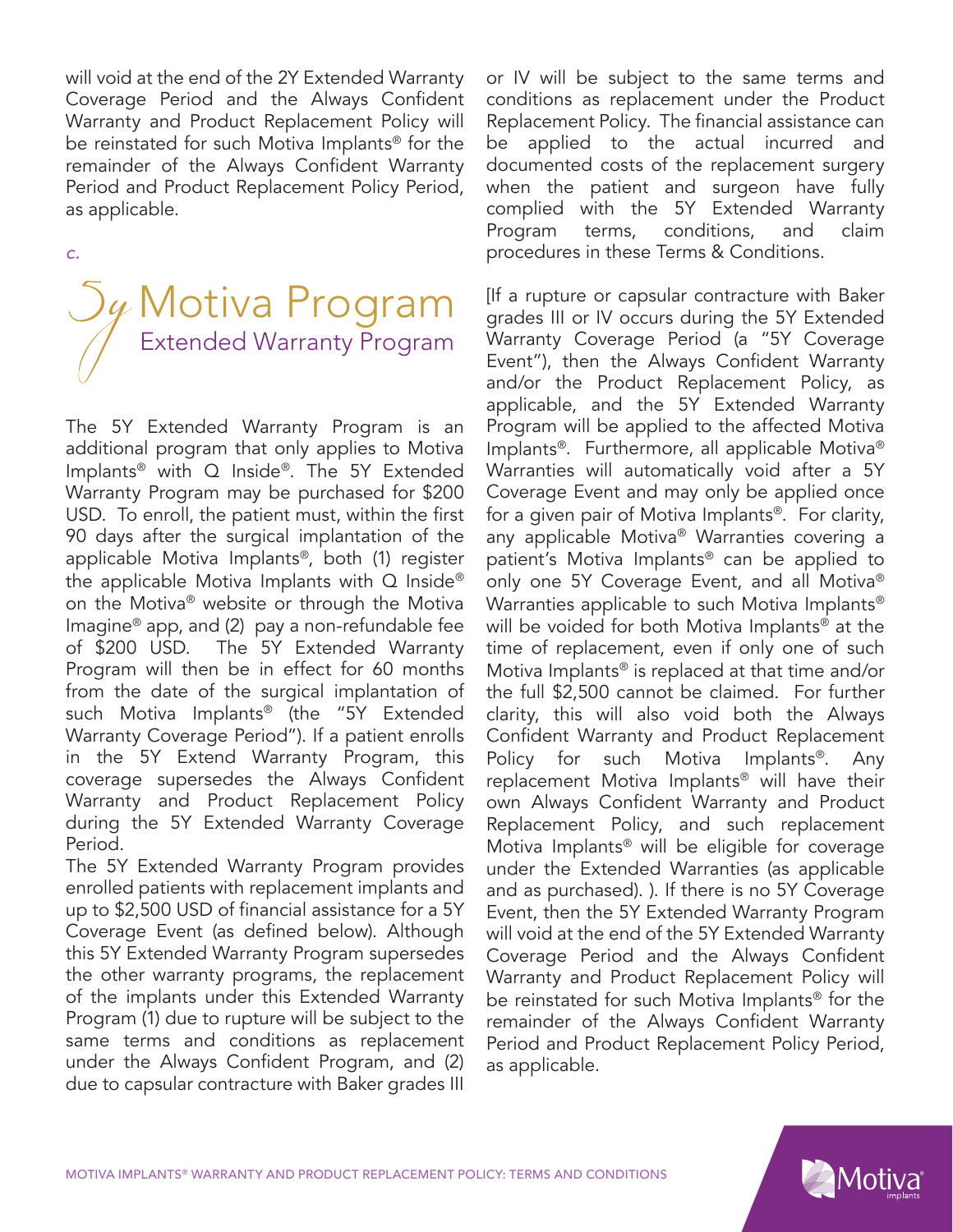# **Exclusions**

Motiva® Warranties will not apply to any implantations performed without strict accordance to the then-current DOC-002 "Directions for Use, Sterile Silicone Breast Implants Motiva® Implant Matrix" and accepted surgical procedures by appropriately qualified, licensed surgeons. Notwithstanding the foregoing, for the Extended Warranty Programs, the patient will still be eligible for financial assistance if he/she can demonstrate that non-compliance with the foregoing directions and procedures did not cause the warranty case at hand. The First Year Free Coverage, 2Y Extended Warranty Program, and 5Y Warranty Program do not apply to:

- Reconstruction surgery patients
- Revision surgery patients with previous history of capsular contracture with other brands of breast implants
- Removal of intact implants for capsular contracture grades I or II
- Removal of intact implants for size alteration
- Removal of intact implants due to wrinkling or rippling
- Loss of shell integrity caused by or during re-operative procedures
- Loss of shell integrity resulting from open capsulotomy or closed compression capsulotomy procedures
- Loss of shell integrity resulting from sharp instrument damage

## Filing a Claim

To file a claim under any of the Motiva® Warranties, the patient's surgeon should file the warranty claim on the Motiva® support website at:

https://professional.Motivaimagine.com/suppor t/breast-implants/?ref=screening.

Rupture and capsular contracture Baker grades III and IV cases must be reported to

Establishment Labs within the eligibility time frame defined by the applicable Motiva® Warranty.

The following is required to verify eligibility for implant replacement and/or financial assistance (as applicable) under the Motiva® Warranties:

- Document regarding the patient's implant information and the event description in FOR-302 "Complaint Notification (Customer)." This document must be completed in full and signed by the treating surgeon. This report includes vital information that must be accurately provided, such as the device reference, series and lot numbers, volume, base, projection, expiration date, and type. It also must contain a detailed description of the event being reported.
- For capsular contracture Baker grades III and IV claims, provide an ultrasound or high-resolution ultrasound or MRI scan, including the technician's report confirming the diagnosis.
- Provide a clinical report from the surgeon indicating the evolution of the patient after the surgery and the evolution of the complication.
- Provide post-operative and post-complication photographs of the patient (frontal and lateral), showing the appearance of the breast before and after the complication, prior to the explant procedure.
- For rupture claims: the explanted product is required; exceptionally, when local applicable laws do not allow it, please contact Establishment Labs for assistance. When local applicable laws allow for the return of the explanted product, the patient must instruct the surgeon to send the removed and decontaminated product following SID-29 "Explanted Breast Implants Handling Protocol", to: Establishment Labs, Coyol Free Zone and Business Park, Building B25, Alajuela, Costa Rica.
- Establishment Labs may, at its own discretion, request a copy of the operative report for the revision surgery and/or copies of bills showing